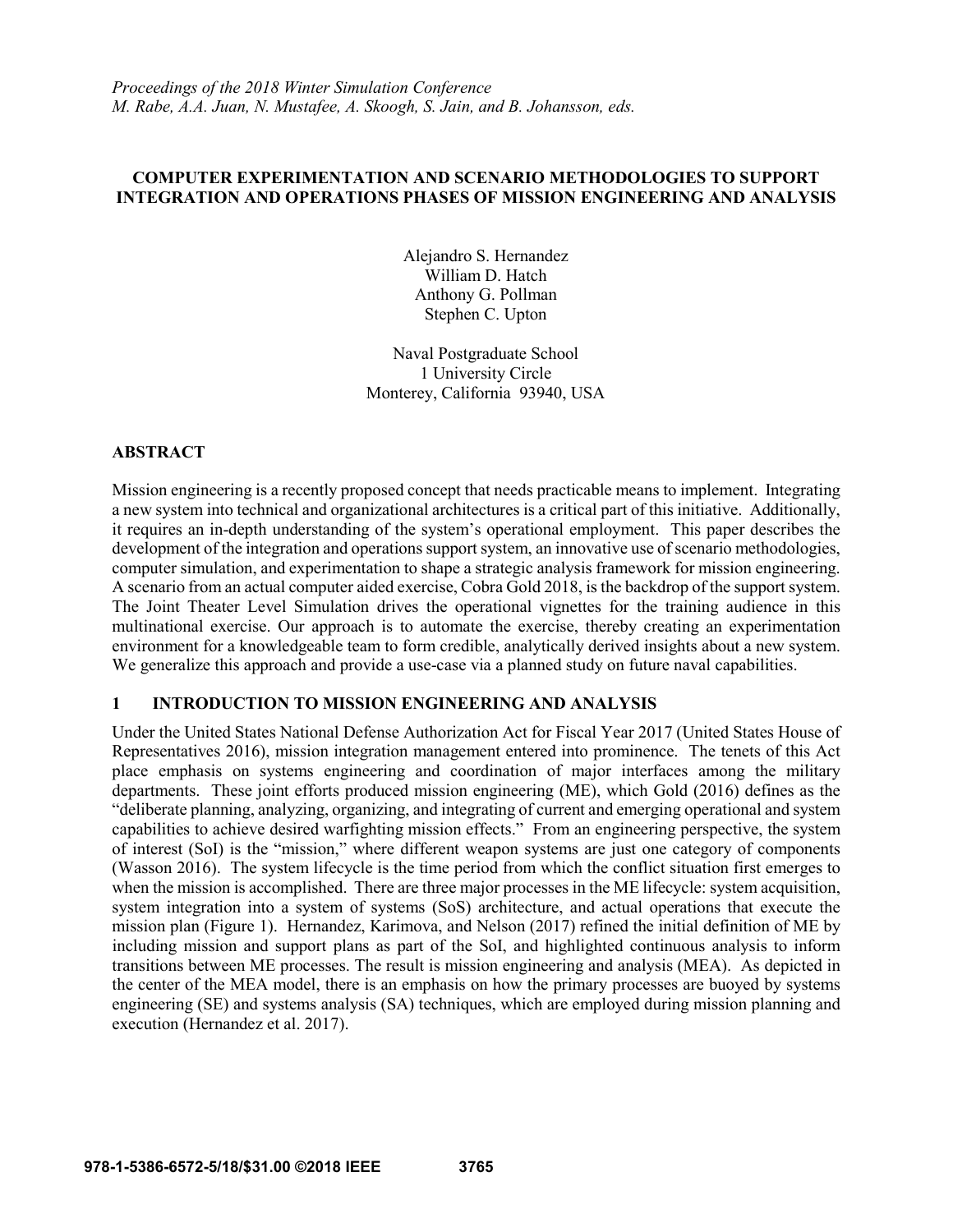

Figure 1: Transitions among primary MEA processes are continuous (Hernandez et al. 2017).

As in the military decision making process (MDMP), cross-talk and evaluation continue throughout the planning, execution, and assessment stages of an operational scenario. This nuance is not recognized explicitly in the original ME model (Gold 2016). The MEA uses the MDMP as the foundation for structuring activities, but it applies SE and SA methods to develop products in each of the major processes. The resultant framework provides a high-level methodology that can address engineering and nonengineering problems. However, neither the ME nor MEA processes provide the means to support exchanges between the major processes. We developed the integration and operations support system (IOSS) to facilitate the implementation of MEA and to increase the utility of the overall framework.

# **2 INTEGRATION AND OPERATIONS PROCESSES IN MEA**

#### **2.1 Integration**

Integration in MEA examines how new systems and capabilities are incorporated into an existing SoS. Emphasis is on analyzing interactions between the embedded system and the executing organization and the mission conditions. The SE process continuously recalls the system requirements and the context for system use (Blanchard and Fabrycky 2011). Studies that derive from the SE process include incorporating human operators who interact with the system, or adapting an organization's maintenance system to the reliability and availability characteristics of a new system. Essential to the successful integration of the system is an analysis of its role according to doctrinal and operational policies. This point echoes Gibson, Scherer, and Gibson (2007) who posit that  $SA =$  Operations Analysis + Policy Analysis.

A holistic analysis of the SoI and its relationship with constituent systems and the operational environment is the focus of integration. The IOSS applies scenario analysis and systems thinking as essential techniques for examining and planning the successful integration of a system. Wargaming and other scenario methodologies are valuable for visualizing the entirety of a problem or potential solutions (Gilad 2008). Scenario planning is essential for constructing conditions that involve an active, intelligent adversary with opposing objectives (Chermak 2011). It places the player in a conflict situation that must be resolved. The scenario includes variables in the form of other systems and subsystems, organizations, policies and procedures. Engineers can review current strategies, internal processes, and knowledge of the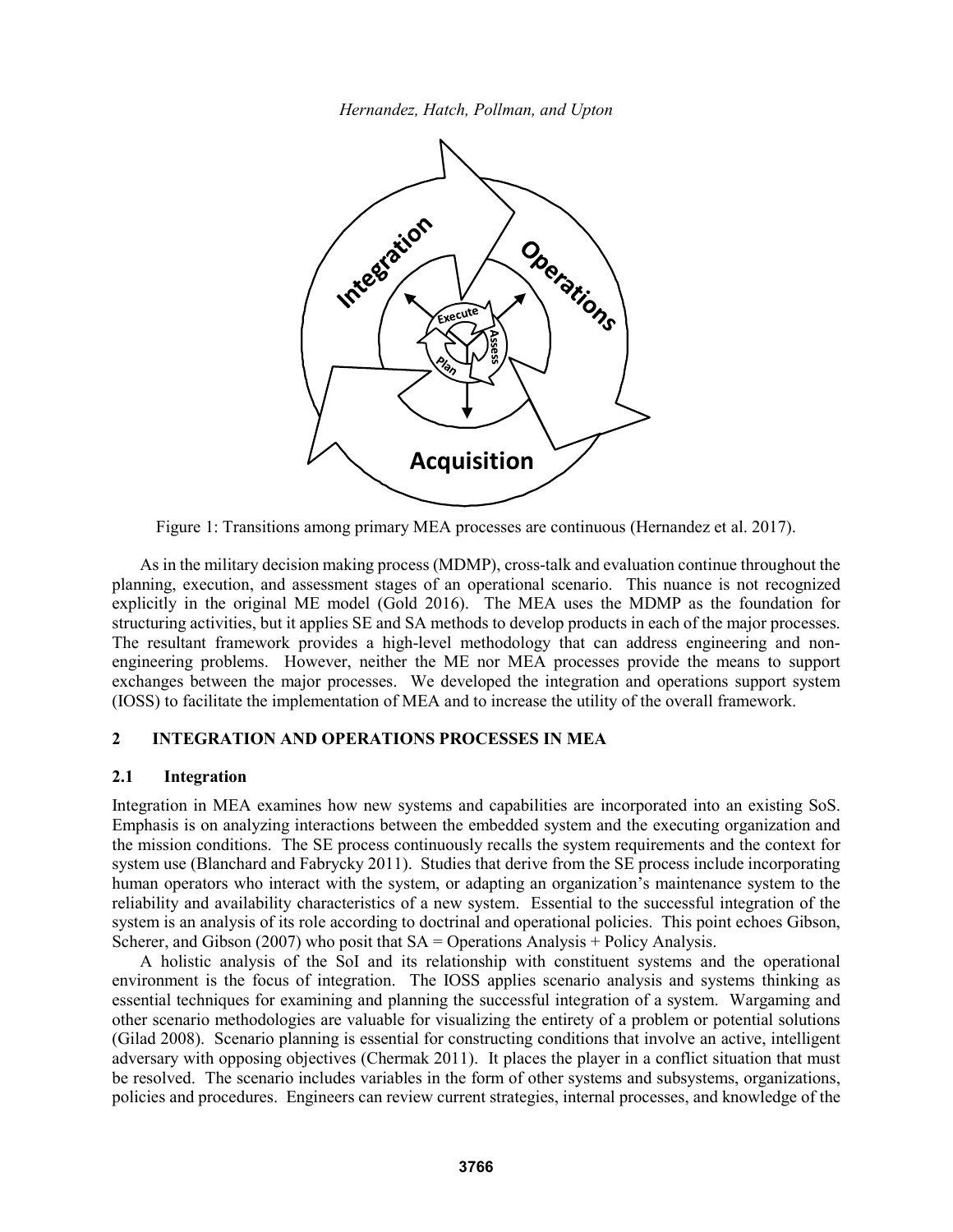workforce in these exercises. The ability to see multidimensional relationships of a problem play out in a scenario is the most potent principle in systems thinking (Gharajedaghi 2006).

## **2.2 Operations**

A new system's role and contribution to mission accomplishment is a critical point of analysis in MEA. The application of national power—diplomatic, economic, informational, and military—flows from strategic decisions down to operational execution. For the purposes of this paper, we center on military operations. Military command and military operations implement system capabilities to accomplish mission goals (DA 2012a). Thus, the IOSS examines a system's contribution to successful achievement of operational objectives.

Military activities occur at tactical, operational, and strategic levels. At all levels, mission planning is essential, and in this sense, tightly coupled with MEA. The MDMP is a proven method for assessing an operational problem to develop a solution. It results in an operations order or plan, which provides a concept of operations for completing the mission (DA 2012b). The operational plan implements a system in context of the mission and presumes that the system is completely integrated at the component and subsystem levels, and is ready for use in a combat environment.

Wargames are a primary tool for analyzing courses of actions in the MDMP (DA 2012b). In MEA, games and experimentation are effectual verification and validation techniques for understanding and determining the degree that a system contributes to mission success. These analyses include development of relevant metrics and an approach for comparing alternatives. They derive from the SE process and cross pollinate with other engineering phases such as test and evaluation (Blanchard and Fabrycky 2011). As incorporated in IOSS, wargaming techniques, operations analysis, computer simulation, and experimentation produce an analytically defensible case for the operational merits of a system.

## **3 ON THE DEVELOPMENT OF THE IOSS**

## **3.1 Cobra Gold 2018: A Computer Aided Exercise**

The working scenario for the IOSS is based on an actual computer aided exercise (CAE). The exercise scenario is rich with conflict situations and numerous vignettes to examine different topics and systems. In model based SE (MBSE) and modeling and simulation based SE (MSBSE), the operational environment (OE) is fused into a scenario (Clymer 2009; Gianni et al. 2015). An accepted system model enters the simulated scenario so that stakeholders can gain shared insights about it. Data collection to support evaluation of system performance and conceptualization of system employment are two major reasons for using models and computer simulations (Clymer 2009). The project team's overall intent is to automate the CAE and to create a structure for scientific experiments on the model of a new system.

Cobra Gold 2018 (CG18) is a multinational exercise consisting of live and virtual military units from Indonesia, Japan, Malaysia, Singapore, South Korea, Thailand, and the United States. Interagency and nongovernmental agencies also played major roles in the operational scenario. Operations occurred in a fictional landmass called Pacifica. A multinational force (MNF) used combined air, land, and sea power to meets its mission and perform a number of key tasks. These tasks included achieving air superiority, peace enforcement, maritime interdiction, counter piracy, and humanitarian assistance.

The CG18 scenario has the necessary elements for an analyst to investigate the performance of current, new, or envisioned systems. From this scenario, specific vignettes make it possible to stress a system and visualize its relationship within a network of systems and physical surroundings.

## **3.2 Exercise Driver: The Joint Theater Level Simulation (JTLS)**

To elicit response from the training audience in CG18, the exercise sponsor employed the JTLS, which has supported Unified Commands in training exercises for over 35 years. The most current version of the simulation is JTLS – Global Operations (JTLS – GO), an interactive, internet-enabled application. For our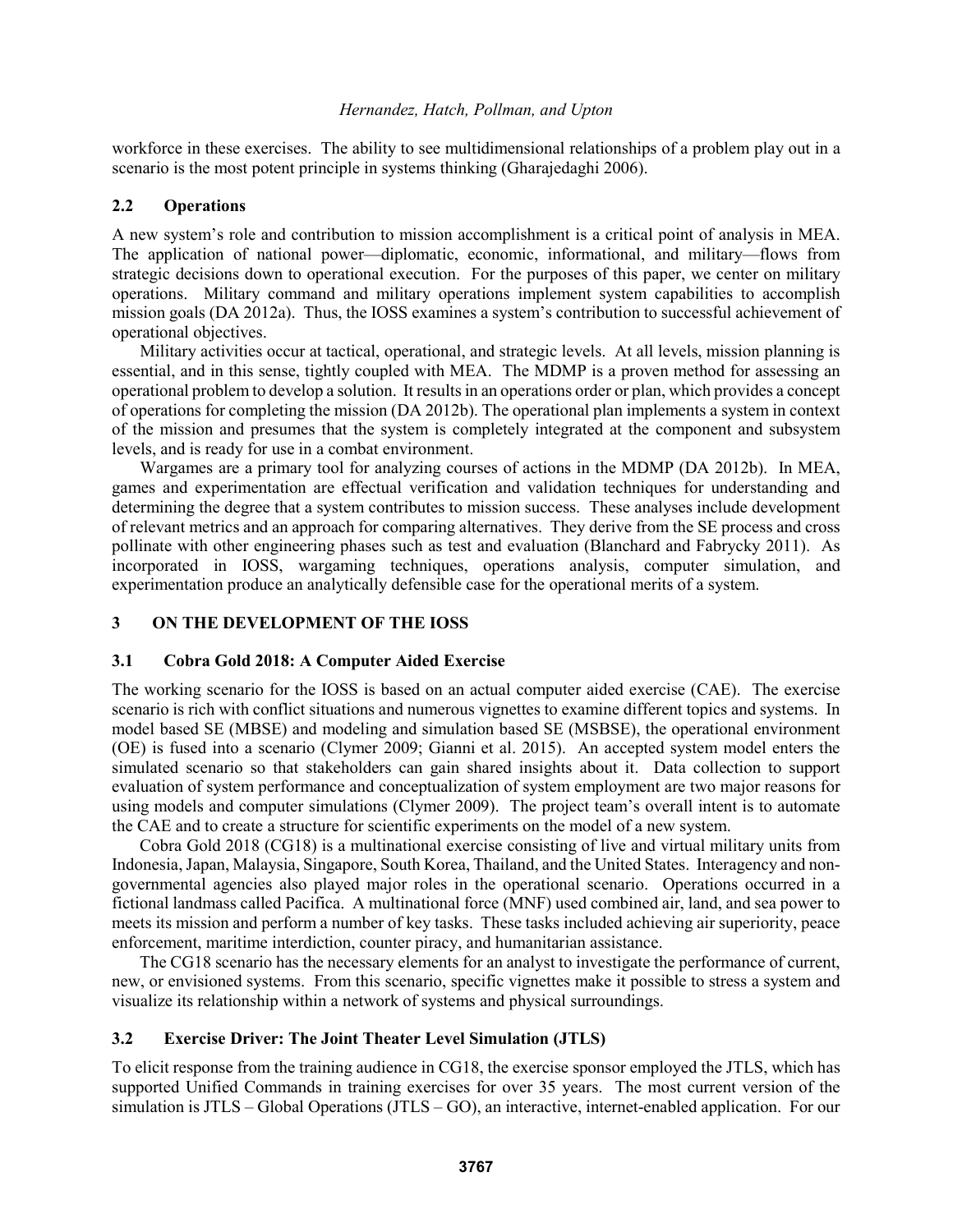purposes, we refer to JTLS – GO simply as JTLS. Originally designed as a tool for development and analysis of joint, combined, and/ or coalition operations, it models multi-sided operations with logistics, special operations forces, and intelligence support. Today, JTLS is primarily used as a training support model that is theater-independent (https://www.rolands.com/jtls/j\_over.php). Nearly two years before executing the exercise, the sponsor had chosen to use the JTLS during the planning phase of CG18.

### **3.3 Data Collection Scope**

A major task for the research team was to develop a means to run different instantiations of the scenario without human players. As such, a process to automate decision making and order entry into JTLS was essential. Automating the activities in a scenario required reconstruction of the storyline in which certain conditions preceded decisions and actions. Therefore, the data collection effort focused on the data elements that are necessary for creating a scenario (Curry and Perla 2011). Figure 2 is the underlying storyline structure for the CG18 scenario. It contains the data elements that the team needed.



Figure 2: The storyline structure in an exercise parallels the team's data requirements.

A study of Figure 2 determined where to place the team to gather data. For instance, "Expected Actions" from the training audience included verbal interchange between key players. Data collection recorded end-to-end discussions and the ensuing JTLS orders that culminated into activities and outcomes. Team members were stationed in response cells where JTLS players communicated with the training audience, as well as technicians to translate the training audience's operational vision into JTLS orders. Because the team's focus was on naval activities, data collectors were located in the Marine Corps cell and in the Navy cell. Data collectors also had access to the technical control cell and to the enemy cell.

## **3.4 Software Development for the Automated Technical Controller (ATC)**

Simulation setup for most any CAE is complicated. JTLS exercises are no exception. Prior to starting a game, it must be configured from a scenario, which exists as a collection of files and folders. Part of the configuration process establishes ports on the computer for networked services to communicate with each other. To begin a JTLS game, a human Controller initiates the web services via the Web Service Manager (WSM), starts the Combat Events Program (CEP), and then sends a start order through the Web Hosted Interface Program (WHIP) to the CEP. A human also sends an order to the CEP to stop the game. Developing an ATC makes single or multiple simulation runs possible without a human in the loop (HITL).

Automating the JTLS required a thorough understanding of the software and its internal activities, as well as its interfaces with external software. The automation program exists as a "wrapper" about the JTLS and must perform the following functions: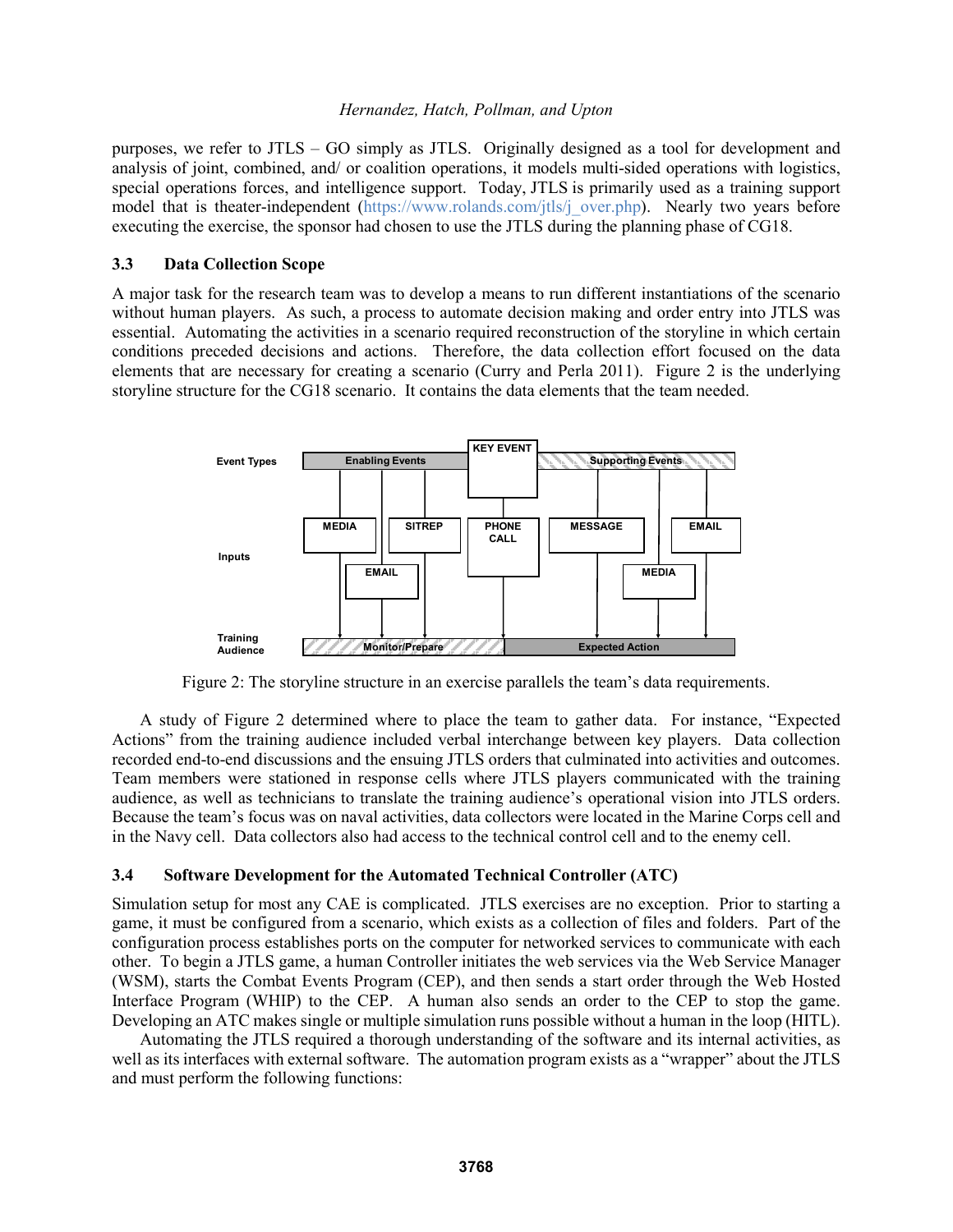- Create a game from a scenario. This is necessary to run replications that supports experimentation. Each run is an instantiation of a scenario for which analysts can modify random number seeds.
- Configure the game. Automation includes setting up the computer ports so that multiple, concurrent instances of a game can be run simultaneously (on one computer).
- Start web services. JTLS requires a number of web services to run in its environment. They include: Apache Web Server, JTLS Object Distribution Authority (JODA), XML Message Service (XMS), and Order Management Authority (OMA).
- Start the CEP. The CEP is the underlying simulation engine and must be running for JTLS to operate. It is the only vehicle to initiate activities in the JTLS.
- Send a start game order to the OMA.
- Systematically and periodically collect and parse messages for metrics of interest, anecdotal information, and simulation time.
- Post-process game output (primarily from JTLS messages) and convert pertinent data into a usable format. After game completion, experimenters and subject matter experts must perform analyses to address research questions and game objectives.

## **3.5 The Automated Player (AP) and Decision Matrices**

To automate the operations of JTLS entities requires an understanding of orders. Human players interacted with the CAE by sending orders, viewing unit status and other metrics, and receiving messages via the WHIP. An advantage of using JTLS is that its entities already have some ability to perform actions automatically so that a human player does not have to micromanage each entity (e.g., planning a route and moving from its current location to a new location).

For an AP to submit orders in place of human players requires information from the state of the game. Software within the ATC for monitoring JTLS messages can provide the state of the simulation to the AP. Similarly, ATC software that sends game orders to the OMA can be used for specific component players to send other orders to the OMA. The biggest challenge for creating the AP was in developing and implementing the decision matrices or other suitable computational representation so that the AP's actions reflect reasonable actions to a given situation that a human player would make. The team identified the set of messages or simulation input that contained the necessary situational information that would prompt the necessary game orders. Figure 3 is an approach for tracing conditions to decisions and orders, which subsequently require data from different JTLS sources such as the simulation database and unit reports.

| JTLS<br>Repositories<br>Operational<br><b>Audience</b><br><b>Translated</b><br>Condition<br><b>JTLS Orders</b><br><b>Actions</b> |                             |                           |                             |  |                           |                |                                      |                           |                                      |                           |   |                             |                           |  |
|----------------------------------------------------------------------------------------------------------------------------------|-----------------------------|---------------------------|-----------------------------|--|---------------------------|----------------|--------------------------------------|---------------------------|--------------------------------------|---------------------------|---|-----------------------------|---------------------------|--|
|                                                                                                                                  |                             | <b>Conditions</b>         |                             |  |                           | <b>Actions</b> |                                      |                           | <b>JTLS Orders</b>                   |                           |   |                             | <b>Data Sources</b>       |  |
| A                                                                                                                                | B                           |                           | D                           |  |                           |                |                                      | <br>$\mathbf{u}$          | $\cdots$<br>111                      | IV                        | a |                             | $\mathbf{c}$              |  |
| $\mathbf{v}$<br>$\mathbf{A}$                                                                                                     | $\overline{Y}$<br>$\Lambda$ |                           | $\overline{V}$<br>$\Lambda$ |  | $\mathbf{v}$<br>$\Lambda$ |                |                                      | $\mathbf{v}$<br>$\Lambda$ | $\overline{\mathbf{v}}$<br>$\Lambda$ | $\mathbf{v}$<br>$\Lambda$ |   | $\Lambda$                   | $\mathbf{v}$<br>$\Lambda$ |  |
|                                                                                                                                  |                             |                           |                             |  |                           |                |                                      |                           |                                      |                           |   |                             |                           |  |
|                                                                                                                                  |                             | $\mathbf{x}$<br>$\Lambda$ |                             |  |                           |                | $\overline{\mathbf{v}}$<br>$\Lambda$ |                           |                                      | $\mathbf{v}$<br>$\Lambda$ |   | $\overline{V}$<br>$\Lambda$ |                           |  |
|                                                                                                                                  |                             |                           |                             |  |                           |                |                                      |                           |                                      |                           |   |                             |                           |  |

Figure 3: Mapping CAE conditions with JTLS orders to develop decision matrices.

Automating a player for an extended period is a significant challenge for a programmer. The team elected to scope the problem so that AP actions involved only a slice of the CG18 scenario. Specifically, a continuous 24-hour period of events during the second and third day of the exercise fit the project team's purpose. This time segment was the most active period for naval operations. In a wargame, "turns" are specific intervals of time in which player decisions are adjudicated so that new conditions may be presented to the training audience for a new round of interactions and decisions (Sabin 2012).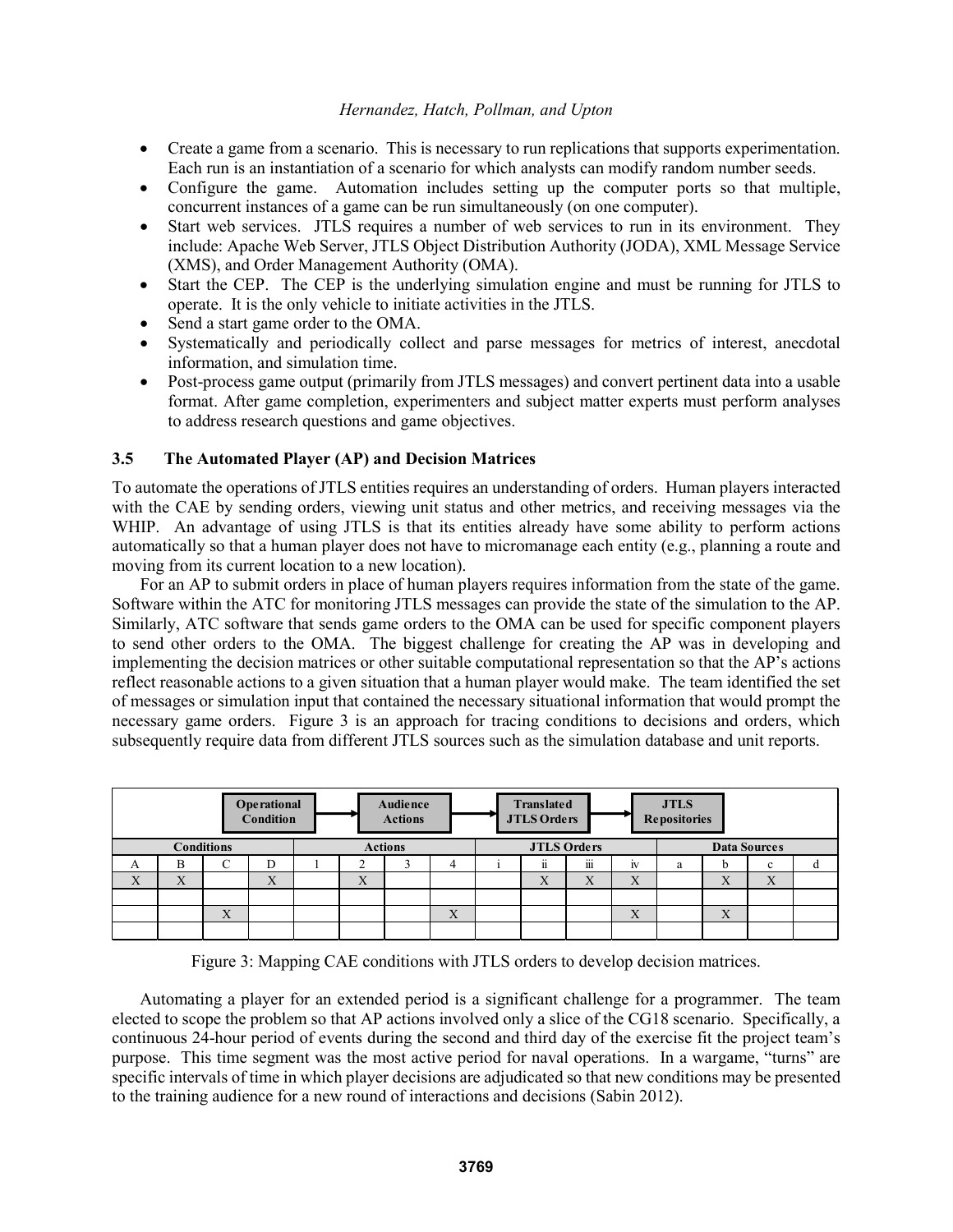Developing an AP must account for the military component (response cell) in which the player resides. Roles that players assume dictate the types of decisions and actions that they make (Lindren and Bandhold 2009). The required set of JTLS orders must follow if the decisions are to have any impact on the game. Consequently, these orders need data. Consider Figure 3 where a player monitors conditions A, B, C, and D. If the player sees that conditions A, B, and D are present (marked by an "X"), then it triggers a decision to take action 2. To execute action 2 in JTLS requires orders ii, iii, and iv to be entered into the simulation. The data to complete the orders may exist in the unit database or in a unit report. Software to automate this sequence of activities uses decision matrices with constructs similar to this conceptual model.

#### **3.6 Incorporating Experimental Designs**

Constructing an experimentation environment is the next step in developing the IOSS. It requires expanding the functionality of the ATC and the AP(s) to generate and run a complete set of experiments. Following Figure 4, the first step in experimentation is identifying the factors of interest. These are variables that analysts or study sponsors believe have an impact on relevant metrics of the game. Based on the number of factors, the team constructs a design of experiments (DOE) that may be ingested into the JTLS architecture in much the same way a database becomes part of the exercise configuration. A function to initiate the DOE in JTLS will be part of the ATC. The ATC prepares each instantiation of the scenario and the number of replications, along with a new random number seed. For each run, the AP conducts the necessary activities for the JTLS instantiation. Software to extract relevant data from each run produces a sample of observations for analysts to study.



Figure 4: Incorporating experimentation in JTLS.

#### **3.7 Progress in Phase 1 Development**

This research effort comprises two phases. Phase 1 develops the ATC and AP. Phase 2 incorporates experimental designs, experimentation that includes automated modification of input parameters, and data farming and analysis tools. At the first stage of development, the team has written software prototypes, designated "jtlsfarmer," in Python3 (https://www.python.org). Completion of Phase 1 affords a capability to inject entities with new or planned capabilities into the scenario. An analyst can study a future capability without a supporting cast of hundreds of simulation technicians, thousands of players, and training units.

The jtlsfarmer breaks down the terabytes of text from JTLS into data elements that the team can use for analysis, as well as informing the AP. There are 297 different message formats in JTLS. The team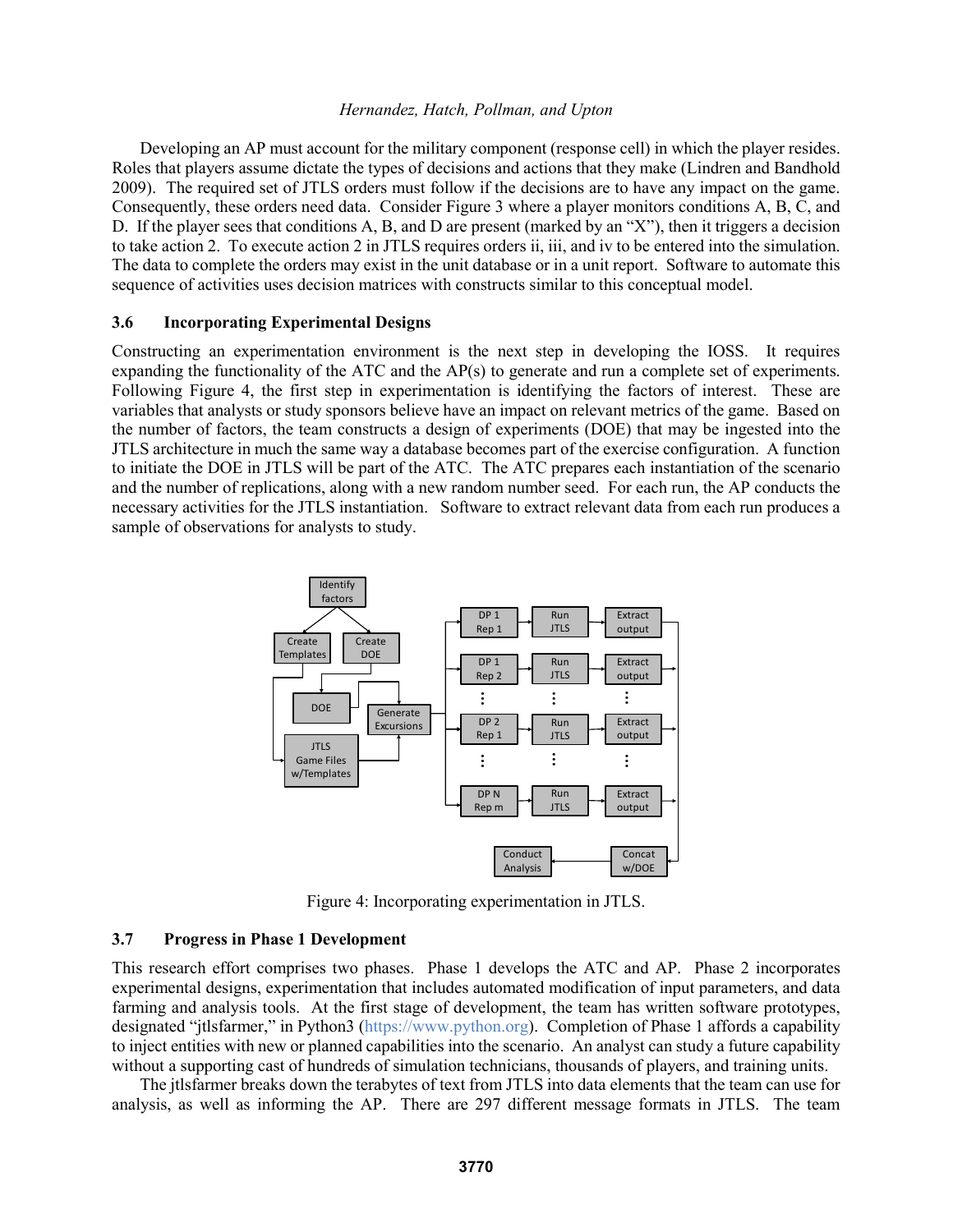identified three key message formats that the software program must first parse. The jtlsfarmer extracts unit status and losses as a result of attrition from combat or other events. These data are necessary for postprocessing and development of operational effectiveness measures. Additionally, jtlsfarmer deconstructs the static and dynamic vocabulary files and converts them into a database format that will provide a mapping of coded values in messages to actual values in the simulation.

While work in Phase 1 simultaneously supported Phase 2, the focus was clearly on Phase 1. The team first executed a fully automated instance of a game from start to finish (minus the AP). Successful development of the AP positions the team for Phase 2.

#### **3.8 An Initial Construct for Developing an IOSS from Other CAE**

While the development of the IOSS is presented in terms of CG18 and the JTLS, the process that this paper describes is applicable to other simulations and exercises. As noted earlier, the choice of CG18 and the JTLS aligned with a customer's need to investigate unmanned systems for maritime operations.

Cayirci and Marincic (2009) present a model for preparing a CAE. The process has a number of similarities to the approach that has been described in this paper. Accordingly, we introduce a corresponding structure for transforming a CAE into a customer defined IOSS (Figure 5).



Figure 5: A structure for transforming a CAE into an IOSS.

The steps in Figure 5 begin after considering a CAE and the associated simulation software. Step 1 examines the computer simulation to determine if its architecture is open enough to accept orders from external routines. A check to ensure that the scenario and operations have utility for the customer makes up Step 2. The third step is simply data collection. The team that transforms the CAE must understand the context of the orders that are recorded in the simulation, as well as the exercise results. Step 4 consists of identifying a period that captures the activities that most meet customer objectives. Additionally, the team determines the time intervals for the game "Turns." This step is critical because it provides the opportunity for where a HITL can submit orders in the first run of the exercise. These orders are later submitted without a HITL in Step 7. In Step 5, the team models the new systems and\ or capability that will be incorporated in the CAE for study. Step 6 corresponds with Step 4; the team creates the vignettes and manual orders that the new system executes at each Turn. Step 7 automates the game setup, which supports a replication of a simulation run. This step also automates Player submission of orders. Finally, the complete IOSS must collect simulation data to support analyses that address the research objectives. While we will not attempt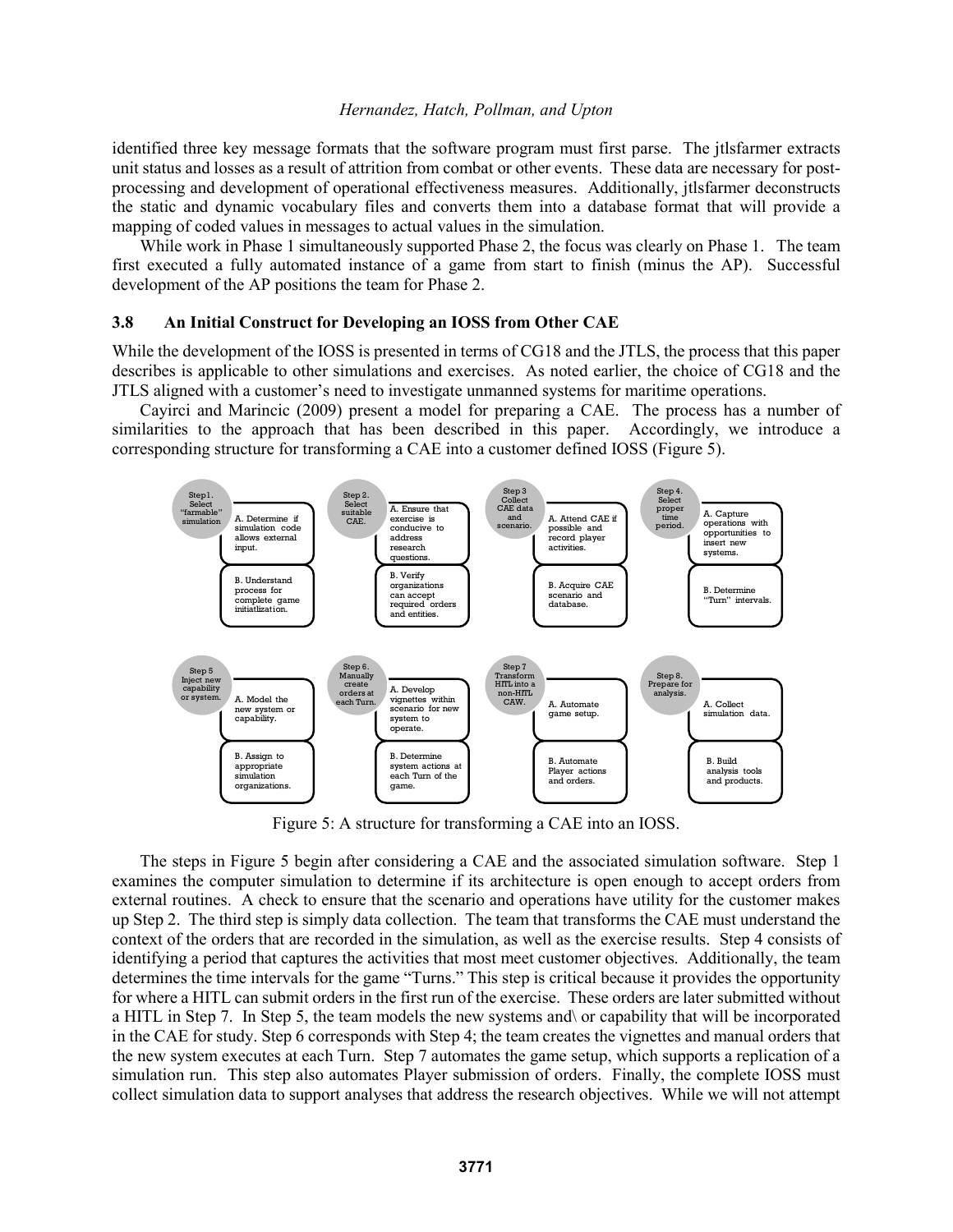it in this paper, this abbreviated explanation for creating an automated CAW from a HITL CAE could be the start of a taxonomy for CAE-derived automated wargames.

# **4 APPLYING IOSS TO EXAMINE FUTURE NAVAL CAPABILITIES**

The U.S. Navy Warfare Systems Directorate (N9) is charged with examining future capabilities that support the strategic vision for maritime forces. However, the Directorate has limited organic assets to perform the necessary analyses related to this mission. As such, N9 seeks a self-contained, experimentation environment to develop insights regarding the impact of projected naval capabilities on military success. To illustrate the IOSS's value, we describe its planned use for investigating new unmanned system technologies in the CG18 scenario.

## **4.1 Opportunities to Improve Naval Forces with Unmanned Aerial and Underwater Vehicles**

Maritime forces in CG18 had a number of major tasks: embargo, interdiction, and an amphibious raid. Within these operations the team observed opportunities to improve the naval force (Table 1). For instance, on Days 2 and 3 of the exercise, the enemy launched a series of theater ballistic missile attacks against the MNF. However, the air defense radar systems with the MNF units were inoperable and thereby were "blind" to incoming missiles. Without a credible missile defense, the MNF was extremely vulnerable to the attacks and suffered significant personnel and equipment losses. This incident generated an idea for modeling a UAS with radar capabilities that could communicate with the air defense units.

| CG18<br>Day  | <b>Observed Events</b>                                                                                                      | <b>Emerging Issues</b>                                                                   | <b>Unmanned</b><br><b>System</b><br><b>Capability</b> |
|--------------|-----------------------------------------------------------------------------------------------------------------------------|------------------------------------------------------------------------------------------|-------------------------------------------------------|
| Day 2        | SAMs shoot down 2 x P-3C during<br>the aircrafts' patrol missions.                                                          | Decrease in the MNF ISR<br>capability will require diversion<br>of other assets.         | <b>Unmanned Aerial</b><br>Systems (UAS)               |
| Day 2        | The USS ABC is ordered to shadow<br>MV XYZ; requires closing speed<br>$\geq$ 32 knots.                                      | USS ABC speed insufficient.<br>Delayed actionable intelligence;<br>require other assets. | UAS, Unmanned<br>Underwater<br>Vehicle (UUV)          |
| Days 2<br>&3 | Series of theater ballistic missiles are<br>launched against MNF at regular<br>intervals. Air defense radars<br>inoperable. | Degraded air defense. System is<br>"blind." No ability to target<br>incoming missiles.   | <b>UAS</b>                                            |

Table 1: Examples of CG18 events that could benefit from inserting unmanned system capabilities.

# **4.2 Process for Conducting UAS and UUV Studies**

Study of future UAS and UUV capabilities would follow MSBSE and MBSE approaches in which experimentation is central. The core of both processes is on innovative and interdisciplinary design to develop complex systems. The critical element is the model of the system. Examining the model in a specified scenario provides stakeholders a common understanding of the system's operational capabilities and interactions with battlefield surroundings. Simulation based engineering defines three levels of analysis: mission, functional, and processes or interactions (Clymer 2009). The IOSS focuses on the system's mission level capabilities (operational value) and its interactions (integration within the SoS).

Analysts modified the JTLS's unit and system prototypes to model UAS and UUV attributes that aligned with future capabilities in which the naval enterprise plans to invest. Unified Commands, as well as the international JTLS users, have already accepted the JTLS unit and system templates. Analysts would manipulate the prototypes to reflect the behavior of the unmanned system. For instance, a small submarine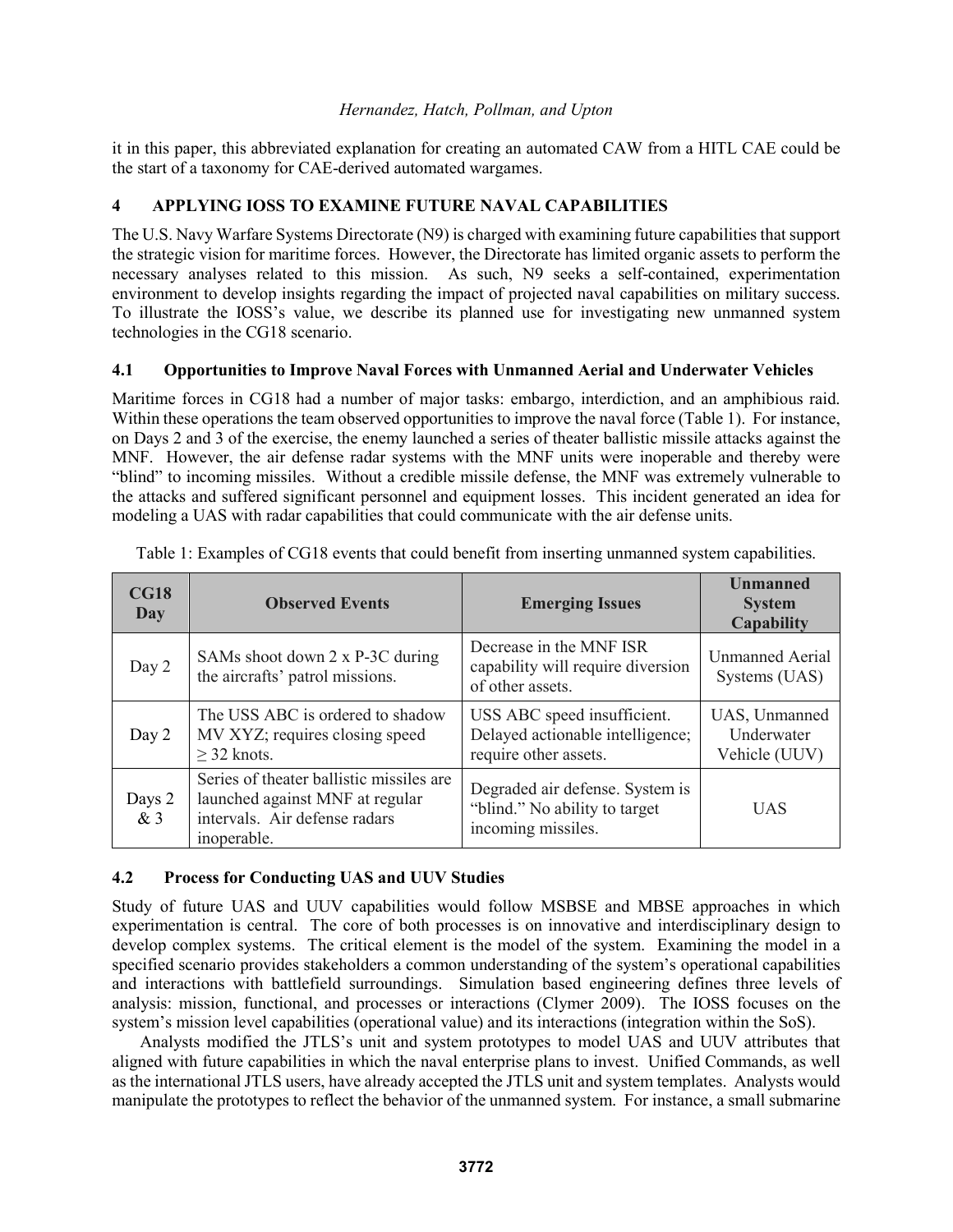could be changed to operate as a UUV with equal or enhanced speed as the submarine. However, its defense capability may be less than a submarine with humans to operate it. In the case of the UAS, an ability to swarm and create an ad hoc radar system is a possibility.

While the MSBSE approach would normally develop a scenario to insert the system model, this project had a readymade environment in CG18. Analysts can study different operations and vignettes for the UAS or UUV in the JTLS CG18 scenario. Once an acceptable system model is developed, the analyst can build the activities using the JTLS rules and the decision matrices for specific force component response cell. These studies provide an understanding of interrelationships among different variables in the scenario, which are near impossible to examine with more conventional approaches. For instance, a system that is associated with *n* different domains would involve  $2^{n-1} - 1$  interactions. As *n* increases, the exponential growth in the number of interactions quickly makes it impractical to exhaustively examine them. Computer experimentation and efficient designs create a comprehensive picture of the system that can be methodically studied for significant variables, as well as important interactions (Koehler and Owen 1996).

### **4.3 Data Farming and Analyses**

While data mining explores a store of available information, data farming grows or generates data through experimentation. Applying customized experimental designs, analysts collect samples that can withstand analytic scrutiny. The IOSS's ability to run replications of each instantiation of the scenario provides statistical rigor for constructing a solid understanding of decisions and operational conditions with regard to their relationship to game outcomes and relevant measures of effectiveness (MOE).

Efficient experimentation and cluster computing can investigate a large number of design points that cover the design space. Applying valid estimates of the MOE, the experimenter can develop analytic products to gain insights about the system. Figure 6 is a notional graph for illustrating a comparative analysis for different configurations of a UAS, based on the ability to classify enemy SOF who have entered a particular defense zone (MOE #1).



Figure 6: Analytical products can include an efficiency frontier to develop a cost position (Kim 2017).

The curve shows that a number of UAS configurations successfully achieve a threshold for MOE #1, but do not achieve the threshold for a second MOE. The shaded area shows options that meet both MOE for the least amount of money.

IOSS can also examine how a system performs in stressor scenarios, severe conditions in which the system can fail. Figure 7 presents results of a notional weapon system in a conflict situation involving two factors: weapon distance from the target and time before sunset (Hernandez 2017). In this case the combat environment instead of the system attributes act as the factors for the experiment.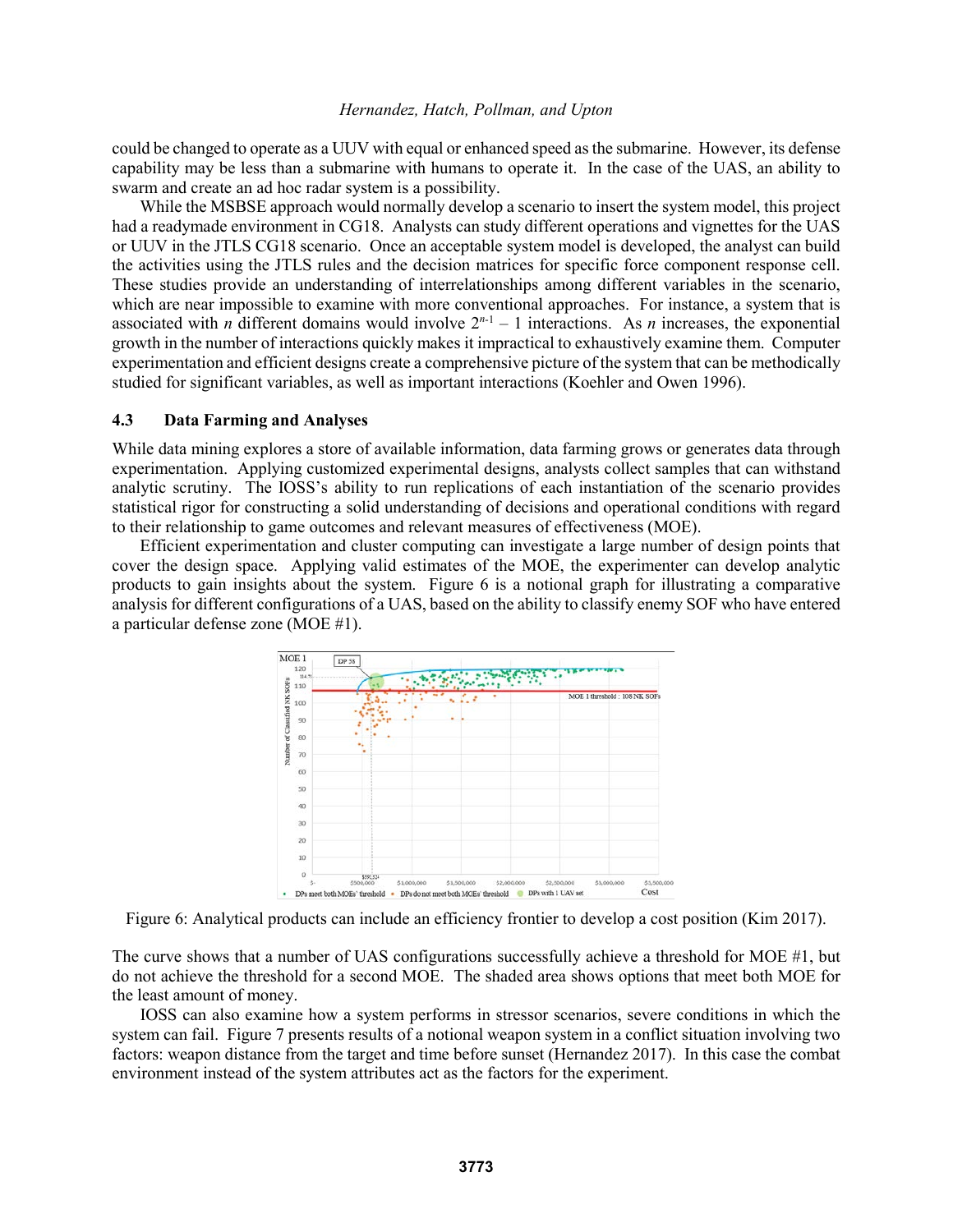

Figure 7: IOSS can identify interactions that stress the system to the point of failure. (Hernandez 2017).

Figure 7 shows that an inversely dominated condition occurs when there is less than thirty time units before sunset and the weapon is more than 600 units from the target (Hernandez 2017). In short, the weapon system performed worse at this pairing of factor values than in all other combinations. Similar investigation of system interactions with other systems and environmental variables is possible.

There are numerous analysis techniques that experimental data can support. With IOSS, engineers applying the MEA approach can develop a research methodology that incorporates experimentation and scenario analysis. Another important element of building the IOSS was designing tools that can adapt to assessment needs. To keep the IOSS current, work to automate the creation of analytic products is ongoing.

## **5 CONCLUSIONS**

The IOSS is a fundamental, but critical step in building analytic support tools for MEA. As a strategic framework to organize analyses in MEA, IOSS serves as a continuum to inform all stakeholders during system development. While IOSS targets integration and operations phases of MEA, analyses feeds the acquisition process as well. The result is a powerful instrument to aid system design and development.

Constructing the IOSS was a major effort. Taking the human out of the loop from an executed HITL game is a tremendous undertaking. The effort required automating the game mechanics and the human player. The latter task presented the greatest challenge. To create an AP, the team decomposed the problem into manageable parts. First, scoping the timeline to 24 hours made the number of automated decisions and activities manageable. Leveraging the JTLS internal automation further reduced complications with some tasks. Focusing on specific MNF components, the team was able to streamline mapping decisions to the desired operations, and associated JTLS orders. Subject matter experts compared the automated decisions and outcomes with the actual exercise to test the veracity of the AP's choices.

The IOSS is a toolset that can provide analytically derived evidence to support decisions. It complements existing tools that afford other perspectives while emphasizing different aspects of the new system(s) and accompanying environments. As Gibson et al. (2007) explain, system analysis is an iterative process for gaining an understanding of relevant characteristics of the SoI. Sequential analysis can involve different research techniques at each step. We have adopted computer-based models in IOSS. This approach can include models that can differ in fidelity, dimensionality, or operational scale. However, IOSS maintains a mission level focus of the system to support a strategic perspective of MEA processes.

The utility of IOSS resides in the analytic rigor that it facilitates. The statistical methods that IOSS can support is a direct result from generating data samples with sufficient pedigree to withstand close examination. As such, data farming through computer experimentation is critical to IOSS. The ability to replicate different instantiations of a scenario and initiate different random number seeds are equally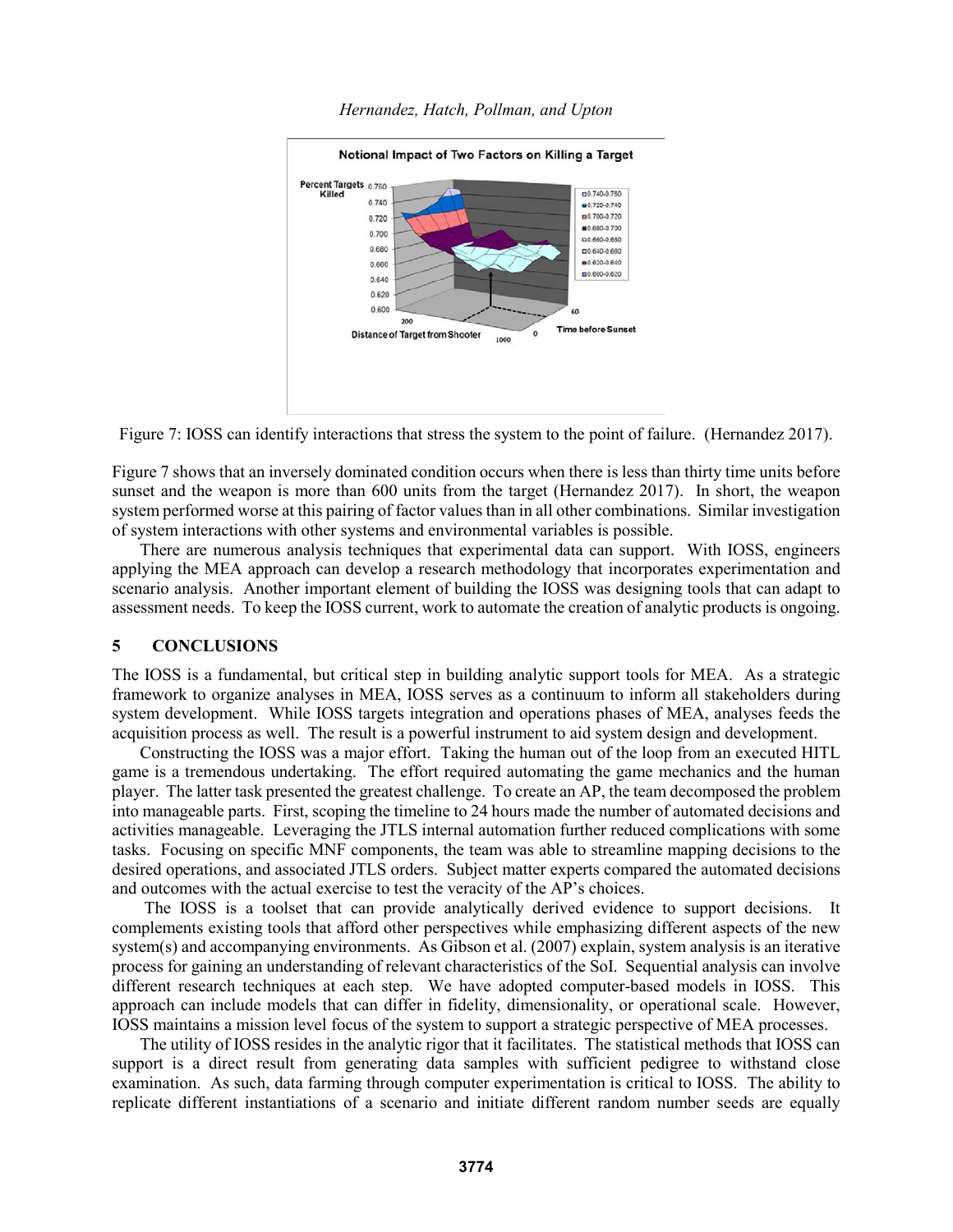important. Experimentation is a significant value added to MEA with little to no additional investment. Libraries of experimental designs are available for employment in the game setup.

A notional implementation of IOSS to study future capabilities for the Navy's N9 highlights its value. Developing the IOSS in context of an executed CAE opened numerous vignettes that can explore different future capabilities. Such studies guide construction of a concept of operations, as well as insights to the potential contributions that new capabilities can add to the success of the force.

This paper describes the development of the IOSS. Moreover, it highlights the innovative application of modeling and simulation, experimentation, and scenario methodologies in a stand-alone system that facilitates statistically rigorous studies about new systems that are entering existing organizations. IOSS enables successful integration of a system by identifying notable interaction within a SoS, while quantifying a system's operational value. The generalized approach to develop an IOSS offers future value to MEA.

### **REFERENCES**

- Blanchard, B. S. and W. J. Fabrycky. 2011. *Systems Engineering and Analysis*. 5th Edition. Upper Saddle River, New Jersey: Pearson Prentice Hall.
- Cayiric, E. and D. Marincic. 2009. *Computer Assisted Exercises and Training: A Reference Guide.* Hoboken, New Jersey: John Wiley & Sons, Inc.
- Clymer, J. R. 2009. *Simulation-Based Engineering of Complex Systems.* 2nd Edition. Hoboken, New Jersey: John Wiley & Sons, Inc.
- Chermak, T. J. 2011. *Scenario Planning in Organizations: How to Create, Use, and Assess Scenarios*. San Francisco: Berrett-Koehler Publishers, Inc.
- Defense Acquisition University. 2018. DoD Systems Engineering Model. https://www.dau.mil/acquipedia/Pages/ArticleDetails.aspx?aid=9c591ad6-8f69-49dd-a61d-4096e7b3086c, accessed April 20, 2018.
- Department of the Army (DA). 2012a. *Army Doctrine Publication (ADP) No. 5-0: The Operations Process*. Headquarters, Department of the Army.
- ——— 2012b. *Army Doctrine Reference Publication (ADRP) No. 5-0: The Operations Process*. Headquarters, Department of the Army.
- Gianni, D., A. D'Ambrogio, and A. Tolk. 2015. *Modeling and Simulation Based Systems Engineering Handbook*. Boca Raton, Florida: Taylor and Francis Group.
- Gibson, J. E., W. T. Scherer, and W. F. Gibson. 2007. *How to Do Systems Analysis*. Hoboken, New Jersey: John Wiley & Sons, Inc.
- Hernandez, A.S. 2017. "Improved System Development through New Stressor Scenario Construction for Operational Test and Evaluation". In *Proceedings of the 2017 Industrial & Systems Engineering Conference*, edited by K. Coperich, E. Cudney, and H. Nembhard, 253-258. Norcross, GA: IISE.
- Hernandez, A. S., T. Karimova, and D. H. Nelson. 2017. "Mission Engineering and Analysis: Innovations in the Military Decision Making Process". In *Proceedings of the American Society for Engineering Management (ASEM) 2017 International Annual Conference: Reimagining Systems Engineering and Management*, edited by E-H. Ng, B. Nepal, and E. Schott, 521-530. Huntsville, AL: ASEM.
- Kim, S. 2017. *Feasibility Analysis of UAV Technology to Improve Tactical Surveillance in South Korea's Rear Area Operations*. Master's thesis. Naval Postgraduate School, Monterey, CA.
- Koehler, J. R. and A. B. Owen. 1996. "Computer Experiments". *Handbook of Statistics* 13:261-308.
- Lindren, M. and H. Bandhold. 2009. *Scenario Planning: The Link between Future and Strategy*. United Kingdom: Palgrave McMillan.
- Perla, P. P. and J. Curry. 2011. *The Art of Wargaming: A Guide for Professionals and Hobbyists*. Annapolis: U.S. Naval Institute Press.
- Python. 2018. Python. https://www.python.org/, April 19, 2018.
- Sabin, P. 2014. *Simulating War: Studying Conflict through Simulation Games.* New York: Bloomsbury Publish Plc.